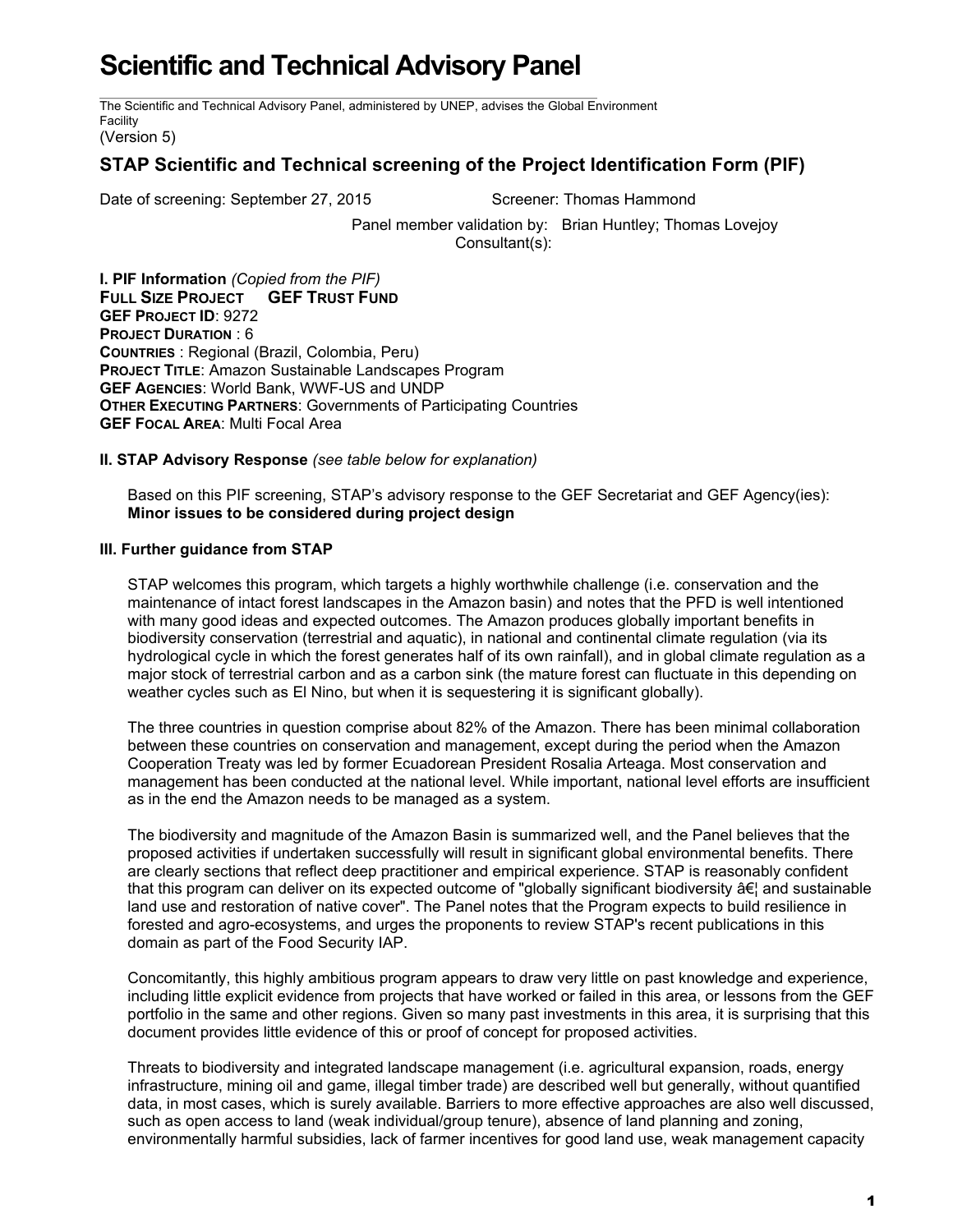in conservation and indigenous areas, threats from infrastructure, and limited capacity for monitoring of land use change.

For a large \$112 million project (in GEF funding) the technical quality of this document is light and it should focus more on what is proven to work, or is theorized to work in the future, than on intentions. The challenge for a reviewer is that, while a PFD is only a concept note and while we might fully anticipate that many of these weaknesses will be corrected in the programme and project preparation phases, the Panel's responsibility is to highlight potential concerns as this will be the last point in time that the Program is subject to external scrutiny or peer review by STAP.

STAP is reasonably confident that the 4 main components described (in theory and at a general level) together support the project objective. However, as noted above a weakness throughout the PFD is that it rarely provides explicit analysis or lessons learned from past success, or to the relevant scientific literature to validate claims on approaches such as protected area investments and financing, integrated land use (including communities and CBNRM) and so on. STAP reviewers, in reading this PFD, frequently noted very significant claims that did not provide confirmation of a proof of concept or other evidence. Indeed, there is little or no explicit evidence of lessons being incorporated from earlier projects (including GEF). For example, in Component 1, how well did ARPA-activities work, what worked (or did not) and why, what is the evidence of financial success, and on what basis is it assumed that past financing can be projected into the future?

The Capacity Building and regional Cooperation Component is welcomed by STAP, but Component 4 is only very weakly developed at present and extremely general. STAP urges that this component include explicit testing of practices employed, action-oriented research, and ongoing peer review of results  $\hat{a} \in \hat{a}$  feeding lessons back into child projects as the basis for adaptive management/learning. The intention to share lessons with future projects is stated, and STAP welcomes this approach to openly share experience, lessons, and data gathered from this initiative. In addition, STAP also urges that through this component the Program forges explicit links to the GEF's emerging approach in KM as well as other related initiatives  $A \epsilon^*$ particularly the Integrated Approach Pilot under development focused on commodity agriculture and deforestation.

The assessment of risks are not well developed in the view of STAP, particularly where the complexity of the program "makes the overall risk substantial" by the PFD's own admission. Key risks such as protected area financing, the devolution of rights to communities, the relative viability of forest-based land uses, the capacity to implement regulations are ignored or addressed superficially. Of particular note is that there is little specific analysis of socio-economic issues such as the impact of parks, land rights, regulatory restrictions, etc. on society, especially local people and groups which may be marginalized. For example, in Colombia (and other areas) particular attention needs to be focused on recognizing rights of indigenous peoples who are inside large protected areas, e.g. Chiribiquete.

Risks related to future potential agricultural expansion and infrastructure development in the Amazon (as outlined in the PFD) cannot be understated. As currently being explored in the Commodities IAP, the pressure for increasing expansion of the oil palm estate is significant. Massive expansion in oil palm commodity production in the Amazon, of course, would be a biodiversity and hydrological disaster as well as a CO2 emissions source of considerable consequence. Future growth in commodities production, such as oil palm and cacao, should be restricted to already cleared land (and some of that land should also be reforested). Discussion on growth in energy infrastructure should also include the issue of transmission lines. Innovative alternatives to cleared rights of way should be explored. Expansion of the railway network in the region in the past, for example in Carajas, represented a direct contributor to extensive deforestation in the region, as well as the illegal trade in timber.

Perhaps the weakest area of the PFD is discussion of the theory of change, which is only discussed in general terms. The PFD would be much stronger if it clearly stated a proposed theory of change, based on lessons from past experience, that could be explicitly tested during implementation of the program, thus providing validated evidence to justify this and future interventions. A possible example would be: landholders (including parks) and communities are deterministic of land use outcomes. The purpose of the program is to "get incentives for maintaining or rehabilitating biodiversity right" at landholder community level by (1) strengthening land rights (2) strengthening knowledge and capacity to make good decisions (3) incorporating the costs and benefits of biodiversity impacts into land use through zoning, incentives and by addressing perverse subsidies (4) addressing macro-drivers like roads and (5) monitoring and evaluating (researching?) if this hypothesis is correct. STAP welcomes the opportunity to work with the proponents in the development of central theory of change proposed for this initiative.